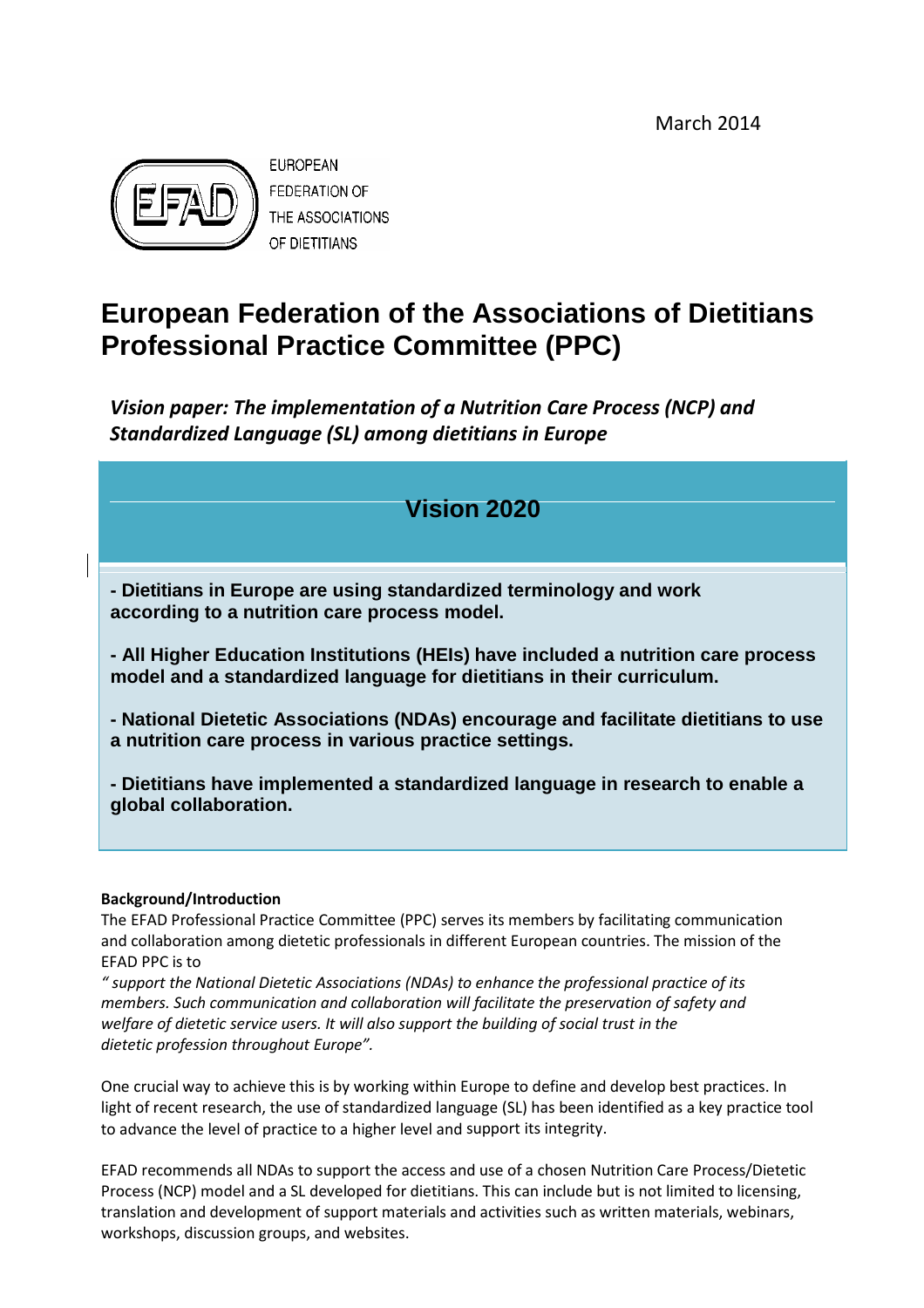#### **Nutrition Care Process and Standardised Language**

Throughout Europe more than one defined NCP model and SL for dietitians are being used to document dietetic care. A standardized language is the tool to document the nutrition care process. As such, a SL must be able to document and reflect all phases of a NCP, namely assessment, diagnoses, intervention, monitoring and evaluation. The application of SL is a necessary foundation to facilitate pan-European sharing of information on dietetic practice. Recent studies among NDAs in Europe suggest that the Nutrition Care Process model and the International Dietetics and Nutrition Terminology (IDNT) developed by the Academy of Nutrition and Dietetics (1-3) were most commonly used (4,5). To date, in Europe the IDNT has been translated into several languages and other NDAs are planning to translate. One more SL named the international classification of functioning, disability and Health for Dietitians (ICF-dietetics) (6) was used in the Netherlands.

The Nutrition Care Process and model as defined by the Academy of Nutrition and Dietetics is a clientcentered approach to dietetic intervention including a stepwise process starting with nutrition assessment leading to a nutrition diagnosis that is intervened and later monitored and evaluated. A nutrition diagnosis is the nutrition problem that can be resolved or improved through a nutrition intervention by a dietitian. The nutrition diagnosis is different from a medical diagnosis and changes as the client responds to the nutrition intervention (7).

The use of a common SL would enable the aggregation of information by NDAs in Europe. For example, a collaboration to study the frequency of documented nutritional diagnoses encountered in clinical practice and their outcomes would be of much general interest. Such data would also assist to identify the most important/frequent nutrition diagnoses reported throughout Europe and their level of promoting successful interventions and outcomes.

# **Education**

In order to move the dietetic profession forward, it is necessary to have a workforce that is trained to practice and document according to an NCP-model and a SL developed for dietitians. EFAD's vision is therefore that all Higher Education Institutions (HEIs) will include an NCP-model and a SL for dietitians in their curriculum.

That means:

Educators and practice placement dietitians need to be trained and become familiar with NCPmodels and SL and have support in teaching it to students and interns.

Students need to be given the opportunity to practice and document using an NCP model and a SL during their practice placement.

Collaboration between EFAD's PPC and Education Committee would contribute to the identification and prioritization of issues and areas that will facilitate the successful integration and application of the NCP-model and a SL in educational/practice placement settings and life long learning opportunities.

# **Professional Practice**

In Europe increasing number of countries are moving towards the use of Electronic Medical Records (EMR). To enable dietitians to record their practice, the inclusion of SL in the EMR should be recognized as a priority by the NDAs. The NDAs should focus their efforts to identify EMRrelated stakeholders.

Furthermore the NDAs should encourage dietitians to use a standardized NCP-model including assessment, diagnoses, intervention, monitoring and evaluation in their professional practice. NDAs may do this by issuing an official statement that endorses the use of NCP in practice and by encouraging the development of supporting materials for instructors as well as self-study materials for dietitians.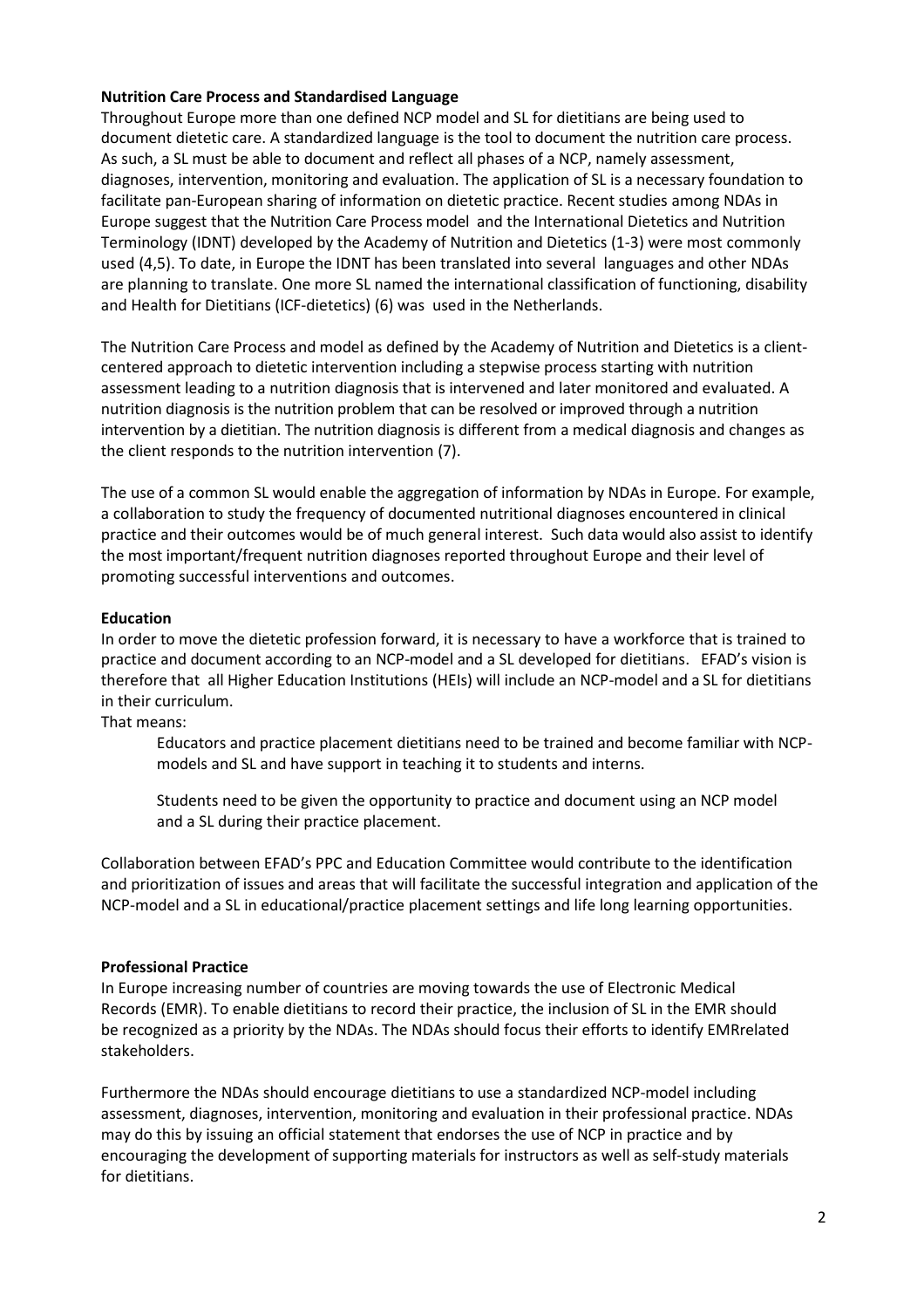# **Research**

To facilitate comparison between different research studies it is important to have comparable data recording processes and use a set of defined common terms. The use of a SL will enable a global understanding of terms crucial to the dietetic profession. This will also enable publications of multicentre studies as well as the aggregation of larger data sets from independent studies or even meta-analyses. Collaborations of this magnitude will support the documentation and publication of effective dietetic counselling outcomes which will increase recognition of dietetic services and move the dietetic profession to a higher level.

Collaboration between EFAD's PPC and Research Committee would contribute to the identification and prioritization of issues and topics that require research and investigation, leading to publications and presentations in the public as well as professional media.

# **Proposal and implementation**

- a) A proposal is that in the next 7 years, a majority of dietitians in Europe will be using a standardized approach to assessment, diagnosis, monitoring and evaluation. And in 10 years, most dietitians in Europe will be using a SL that allows for seamless data accumulation and useful database development. Without a doubt, NDAs and their dietitians in Europe have still a great deal of work to do to be able to demonstrate that dietetics interventions contribute substantially to the wellbeing and safety of individuals and populations.
- b) EFAD encourages NDAs to contact their official bodies at national level (specifically those bodies that have decision-making authority) for assistance in introducing and implementing NCP and SL into dietetic practice on a national level. For example a Ministry of Health or an Order may be the official authority to approve the use of a SL in institutions such as hospitals. It is also important to investigate and collaborate with professionals working on health informatics and/or developers of electronic medical records (EMRs).
- c) EFAD has taken the lead in developing a European Network for SL for information exchange between EFAD member countries. EFAD will also provide the NDAs with regular updates about NCP and SL at conferences, workshops, newsletters etc. All Committees of EFAD will work proactively with the NDAs in their efforts to establish an NCP and SL process. To this end, EFAD invites all stakeholders at the individual and organizational level to send in new information on political developments, endorsements, agreements on new initiatives, collaborations, development of related products (from scholarly articles to developed tools), etc. as these become available. These materials will be available in a dedicated repository on the EFAD website. Through the work of EFAD on NCP and SL, EFAD will provide leadership and will function as a central hub of communication, networking, and consulting for European dietitians.

#### **References**

- 1. *Nutrition care process and model part I: the 2008 update.* J Am Diet Assoc, 2008. **108**(7): p. 1113-7.
- 2. *Nutrition care process part II: using the International Dietetics and Nutrition Terminology to document the nutrition care process.* J Am Diet Assoc, 2008. **108**(8): p. 1287-93.
- 3. Academy of Nutrition and Dietetics, *International Dietetics & Nutrition Terminology (IDNT) Reference Manual: Standardized language for the Nutrition Care Process, Fourth Edition*. 2013, Chicago.
- 4. Yuill, K., *Report on Knowledge and Perceived Use of a Nutrition Care Process & Standardised Language by Dietitians in Europe, European Federation of the Association of Dietitians (EFAD).* 2012.